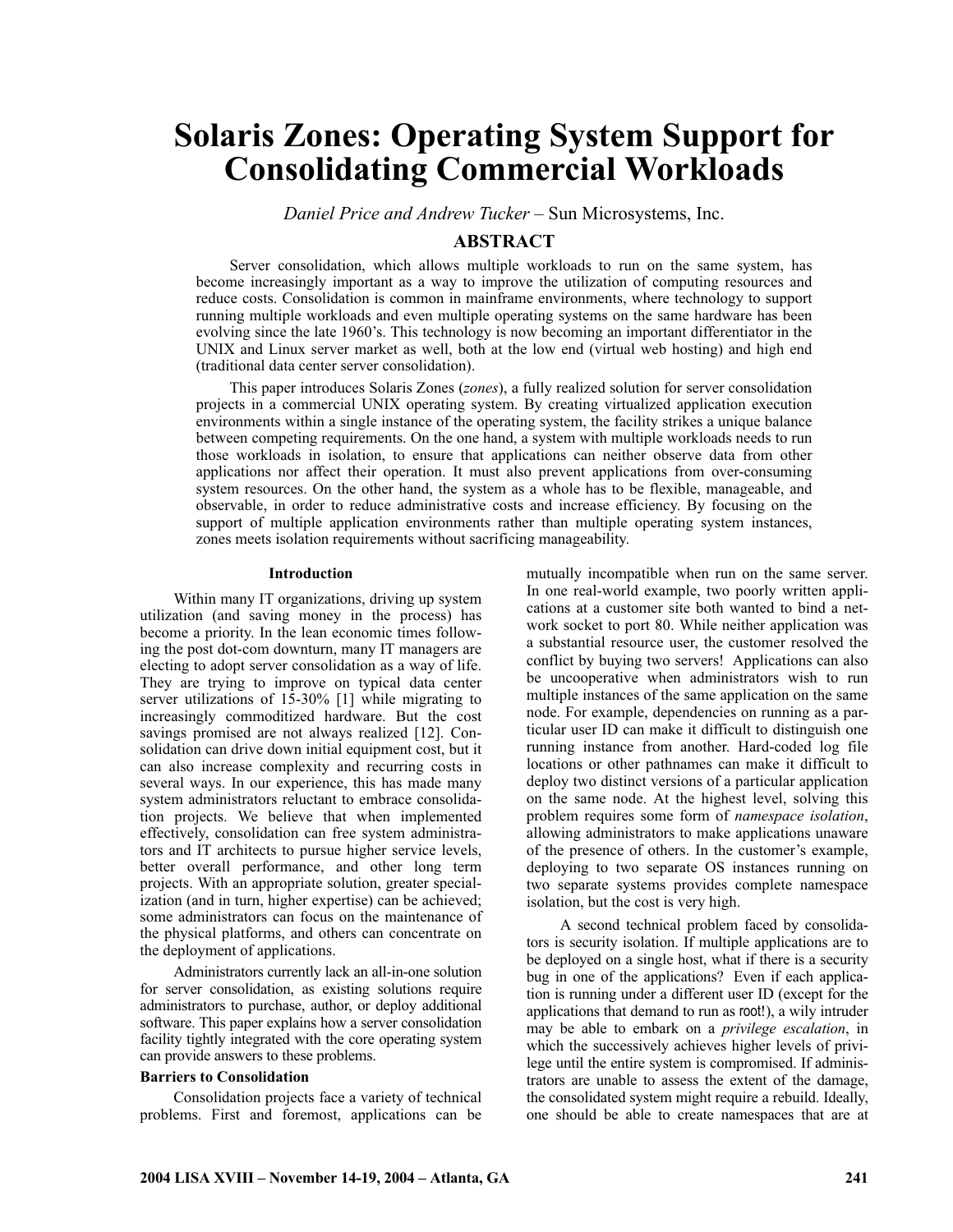fundamentally reduced levels of privilege: root in such an environment should be less powerful than the traditional UNIX root.

If a particular workload is compromised, a protective mechanism that wards off denial of service and resource exhaustion attacks against the rest of the system should be in place. Similarly, consolidation projects must address quality of service guarantees and must often be able to account for resource utilization for billing or capacity planning purposes. Existing resource management solutions address many of these requirements by providing resource partitioning, advanced schedulers, and an assortment of resource caps, reservations, and controls. However, these facilities do not typically offer security and namespace isolation and in cases where both are available, they have not been closely integrated.

# **A Comprehensive Solution**

While a range of solutions exists to each of the problems described above, we discovered that no comprehensive consolidation facility was available as a core component of a commonly available operating system. We determined that deeper integration and a more "baked in" facility for consolidation would allow administrators to approach consolidation projects without the burden of designing the infrastructure to do so from component pieces. As a design goal, we established that administrators should need only a few minutes and a very few configuration choices to instantiate and start up a new application container, which we dubbed a *zone*. We also wanted our project to be a pure software solution that would work on a variety of hardware platforms, with the least possible performance tax.

At the highest level, zones are lightweight ''sandboxes'' within an operating system instance, in which one or more applications may be installed and run without affecting or interacting with the rest of the system. They are available on every platform on which Solaris 10 runs: AMD64, SPARC64, Ultra-SPARC, and x86. Applications can be run within zones with no changes, and with no significant performance impact for either the performance of the application or the base operating system.

#### **Outline**

This paper introduces zones and explains how we built a server consolidation facility directly into a production operating system, Solaris 10. The next sections describe related work, an overview of the facility, our design principles, and the architectural components of the project. The paper then explores specific aspects of the zones implementation, including resource management, observability and performance. We also discuss experiences to date with the facility.

#### **Related Work**

Much of the previous work on support for server consolidation has involved running multiple operating system instances on a single system. This can be done either by partitioning the physical hardware components into disjoint, isolated subsets of the overall system [5, 8], or by using virtual machine technologies to create abstracted versions of the underlying hardware [2, 7, 14]. Hardware partitioning, while providing a very high degree of application isolation, is costly to implement and is generally limited to high-end systems. In addition, the granularity of resource allocation is often poor, particularly in the area of CPU assignment. Virtual machine implementations can be much more granular in how resources are allocated (even time-sharing multiple virtual machines on a single CPU), but suffer significant performance overheads. With either of these approaches, the cost of administering multiple operating system instances can be substantial.

More recently, a number of projects have explored the idea of virtualizing the operating system's application execution environment, rather than the physical hardware. Examples include the Jails facility in FreeBSD [9] and the VServer project available for Linux systems [13]. These efforts differ from virtual machine implementations in that there is only one underlying operating system kernel, which is enhanced to provide increased isolation between groups of processes. The result is the ability to run multiple applications in isolation from each other within a single operating system instance. This should result in reduced administration costs, since there is only one operating system instance to administer (patch, backup, etc.); in addition, the performance overhead is generally minimal. Such technologies can also be used to create novel system architectures, such as the distributed network testbed provided by the PlanetLab project [3].

These technologies can be used as ''toolkits'' to assemble point solutions to virtualization problems, but at present they lack the comprehensive support required for supporting commercial workloads. The barrier to entry for administrators is also high due to the lack of tools and integration with the rest of the operating system.

#### **Zones Overview**

Zones provides a solution which virtualizes the operating system's application environment, and leverages the performance and sharing possible. At the same time, we have provided deeper and more complete system integration than is typical of such projects. We have been gratified when casual users mistake the technology for a virtual machine. This section provides a broad overview of the zones architecture and operation.

Figure 1 provides a block diagram of a system with four zones, representing a hypothetical consolidation. Zones *red*, *neutral* and *lisa* are *non-global zones*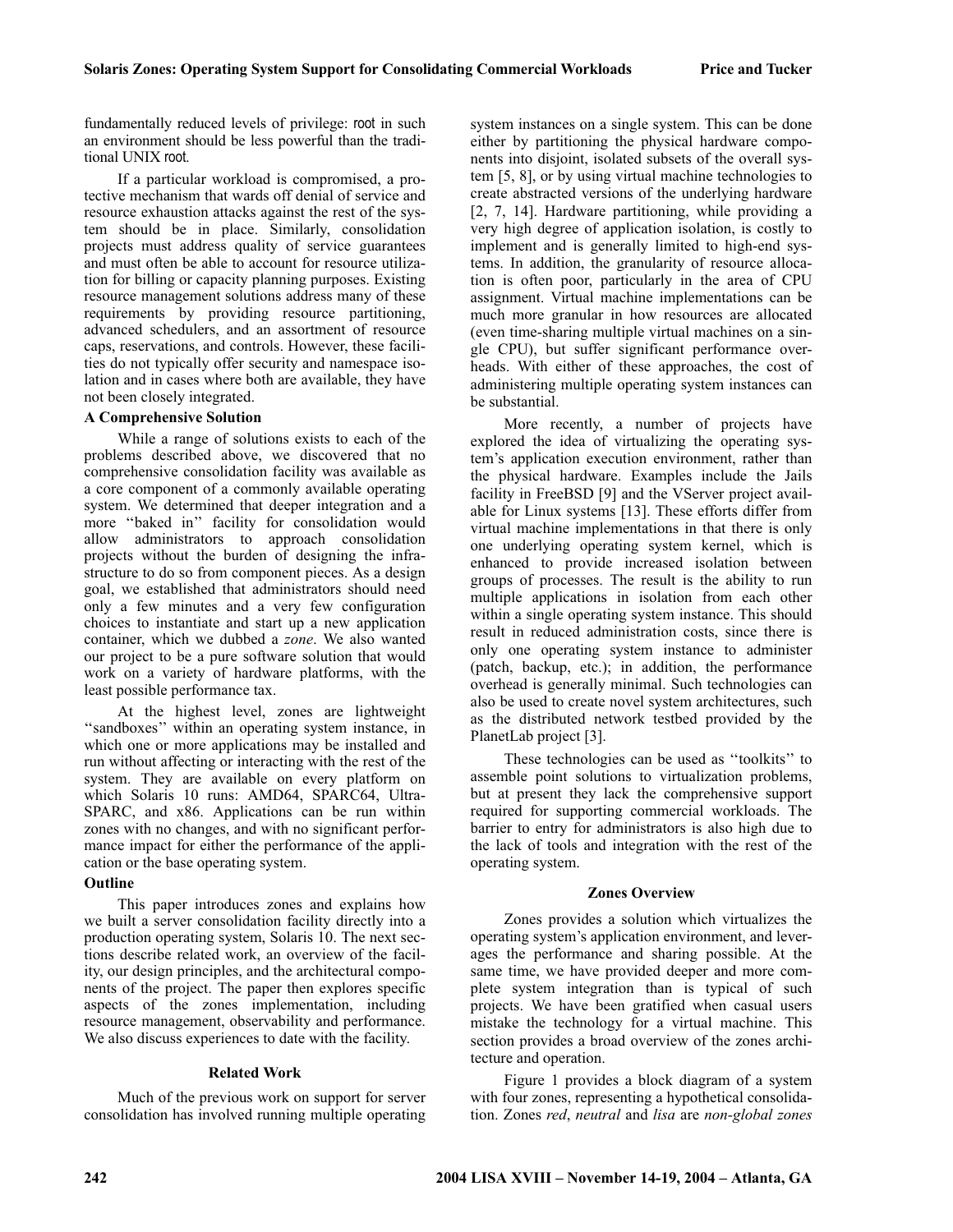running disjoint workloads. This example demonstrates that different versions of the same application may be run without negative consequences in different zones to match the consolidation requirements. Each zone can provide a rich (and different) set of customized services, and to the outside world, it appears that four distinct systems are available. Each zone has a distinct root password and its own administrator.

Basic process isolation is also demonstrated; a process in one non-global zone cannot locate, examine, or signal a process in another zone. Each zone is given access to at least one logical network interface; applications running in distinct zones cannot observe the network traffic of the other zones even though their respective streams of packets travel through the same physical interface. Finally, each zone is provided a disjoint portion of the file system hierarchy, to which it is confined.

The *global* zone encloses the three non-global zones and has visibility into and control over them. Practically speaking, the global zone is not different from a traditional UNIX system; root generally remains omnipotent and omniscient. The global zone always exists, and acts as the ''default'' zone in which all processes are run if no non-global zones have been created by the administrator.

We use the term *global administrator* to denote a user with administrative privileges in the global zone.

This user is assumed to have complete control of the physical hardware comprising the system and the operating system instance. The term *zone administrator* is used to denote a user with administrative privileges who is confined to the sandbox provided by a particular non-global zone.

Managing zones is not complicated. Figure 2 shows how to create a simple, non-networked zone called *lisa* with a file system hierarchy rooted at /aux0/lisa, install the zone, and boot it. Booting a zone causes the init daemon for the zone to be launched. At that point, the standard system services such as cron, sendmail, and inetd are launched.

# **Design Principles**

This section and the next examine the zones architecture in greater depth; before doing so it helps to examine the design principles we applied. First and foremost, our solution must *solve consolidation problems* such as those highlighted in the first section. The solution must provide namespace isolation and abstraction, security isolation, and resource allocation and management.

Second, the facility must *support commercial applications*: these are often scalable, threaded, highly connected to the network via TCP/IP, NFS, LDAP, etc. These applications come with installers and usually interoperate with the packaging subsystem on the host. More importantly, because these applications are often



**Figure 1**: Zones block diagram.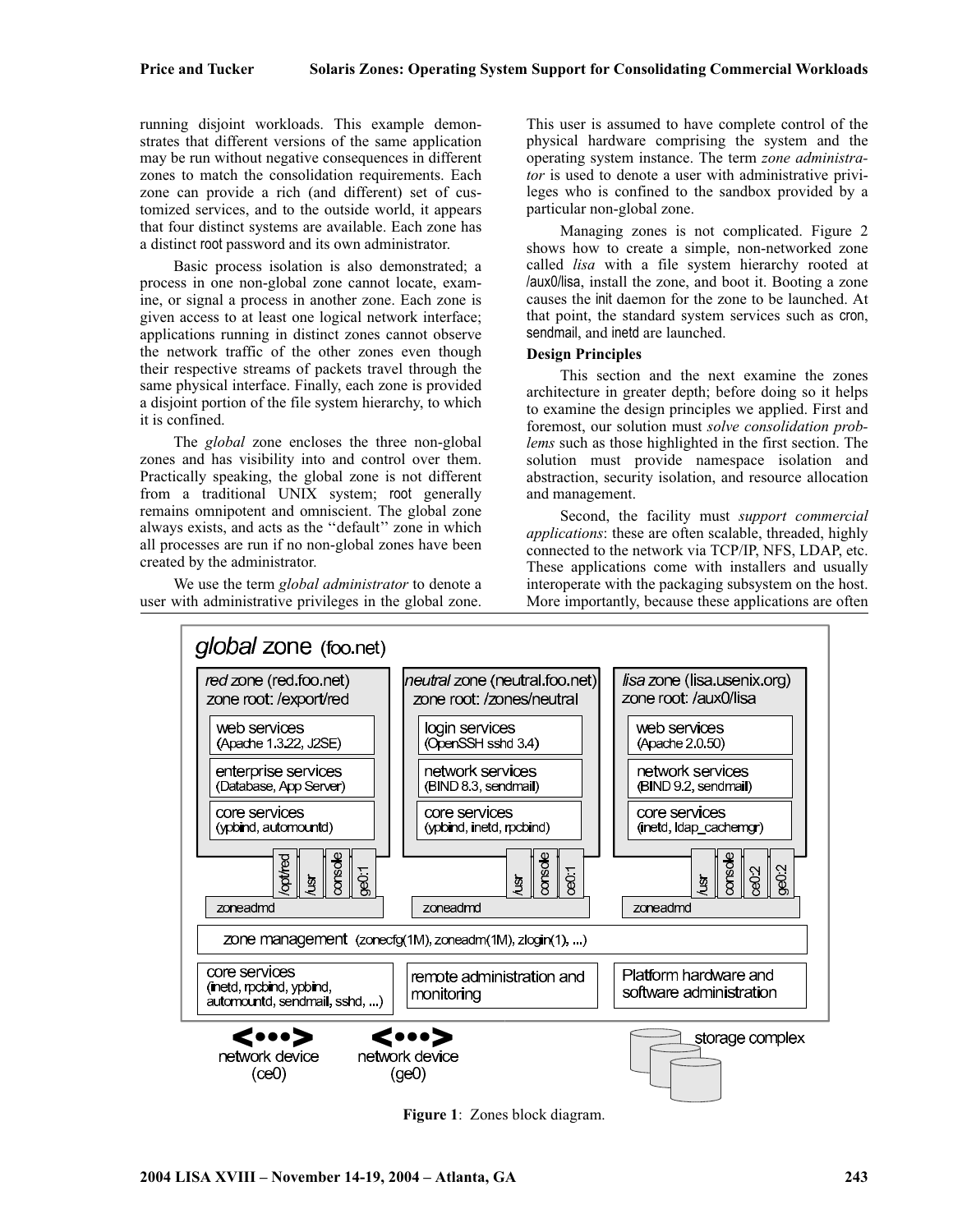opaque in operation, they should work ''out of the box'' within a zone whenever possible. Software developers should not need to modify applications, and administrators should not need to develop scripting wrappers or have a deep understanding of UNIX internals to deploy these applications. Similarly, administrators interacting with this facility should be *pilots, not mechanics*. As much as possible, system administrators should be able to view the application environment as a vehicle for deploying applications, not as a collection of parts to assemble. Setup should be simple and the entire system should look and feel as much like a normal host as possible. In addition, the solution should *enable delegation* wherever possible. The administrator of the global zone should be able to configure the overall system and delegate further control to zone administrators.

By *exploiting sharing and semantics* inside a single operating system instance, we can support a large number of application environments with relatively few resources. Operating in a shared environment means that monitoring application environments can be performed transparently. For example, from the pilot's seat, we should immediately be able to tell which process on the system (regardless of the application environment in which it runs) is using the most CPU cycles.

The solution must *scale and perform* with with the underlying platform. A 64-CPU application environment should ''just work,'' as should the deployment of 20 environments on a 1-CPU system.

Additionally, the solution should levy little or no performance tax on applications run inside it. Finally, minimal performance impact should be present on a system with no application environments.

To address these design principles, we divided the zones architecture into five principal components.

- A state model that describes the lifecycle of the zone, and the actions that comprise the transitions.
- A configuration engine, used by administrators to describe the future zone to the system. This allows the administrator to describe the ''platform,'' or those parameters of the zone that are controlled by the global administrator, in a persistent fashion.
- Installation support, which allows the files that make up the zone installation to be deployed into the *zone path*. This subsystem also enables patch deployment and upgrades from one operating system release to another.
- The *application environment*, the ''sandbox'' in which processes run. For example, in Figure 3 each zone's application environment is represented by the large shaded box.
- The virtual platform, comprised of the set of platform resources dedicated to the zone.

We'll explore these subsystems in more depth in subsequent sections.

# **Zones State Model**

A well-formed, observable state model that describes the zone lifecycle is an important part of the

```
# zonecfg -z lisa 'create; set zonepath=/aux0/lisa'
# zoneadm list -vc
 ID NAME STATUS PATH
  0 global running /
  - lisa configured
# zoneadm -z lisa install
Constructing zone at /aux0/lisa/root
Copying packages and creating contents file
...
# zoneadm list -vc
 ID NAME STATUS PATH
  0 global running
  - lisa installed /aux0/lisa
# zoneadm -z lisa boot
# zoneadm list -vc
 ID NAME STATUS PATH<br>
0 global running /
                running /
  7 lisa running /aux0/lisa
# zlogin lisa
[Connected to zone 'lisa' pts/7]
zone: lisa
# ptree
     /sbin/init
1769 /usr/sbin/cron
1775 /usr/lib/sendmail -Ac -q15m
1802 /usr/lib/ssh/sshd
...
```
**Figure 2**: Zones administration.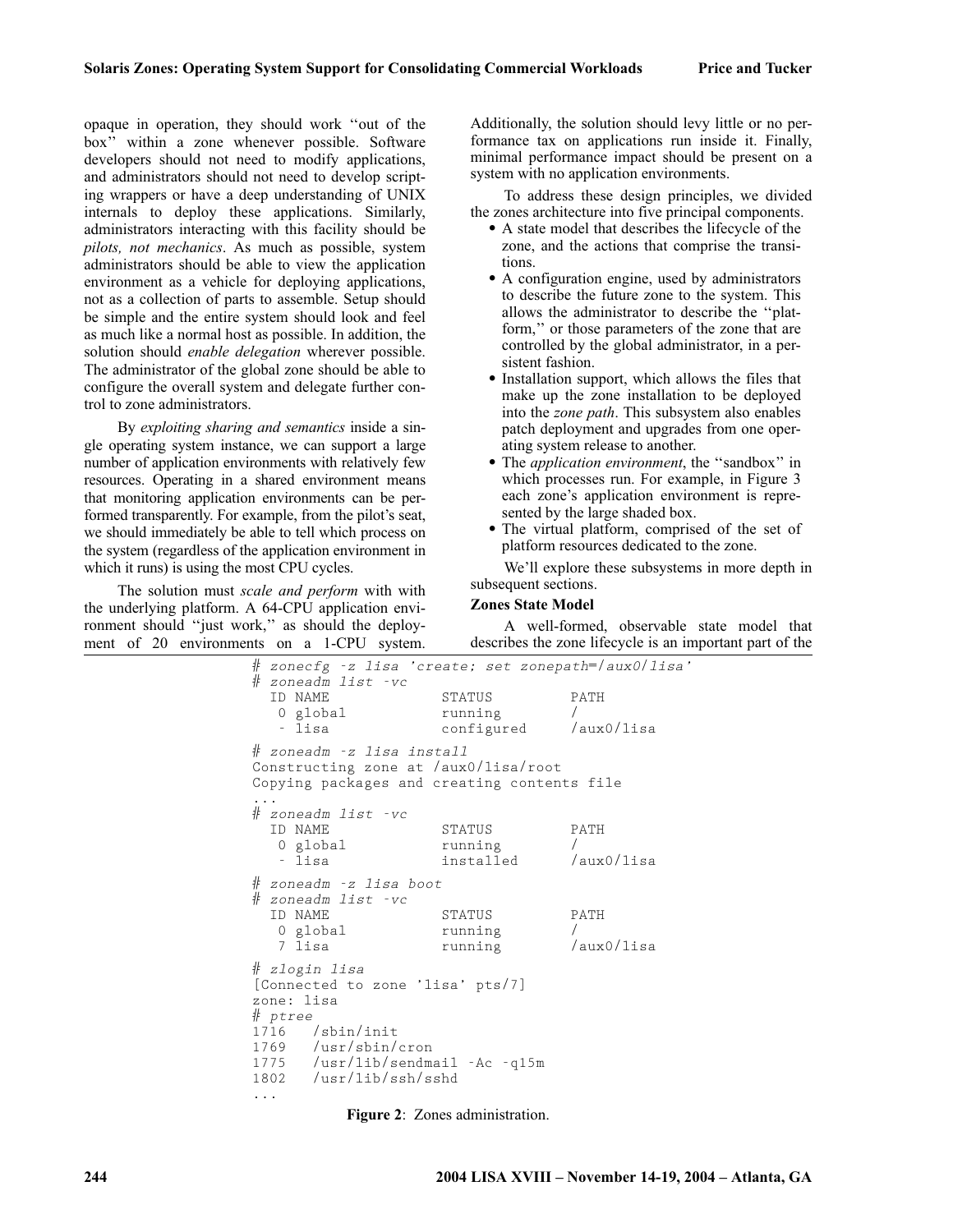pilot model design principle; it makes it easier for administrators to manage the zones present on the system. Figure 3 illustrates the zone state model. While this is of interest to the global administrator, zone administrators need not be aware of these states. A zone can be in one of four primary states, or in one of several secondary, or transitional, states:

- CONFIGURED: A zone's configuration has been completely specified and committed to stable storage.
- INSTALLED: Based on the zone's configuration, a unique root file system for the zone has been instantiated on the system.
- READY: At this stage, the virtual platform for the zone has been established: the kernel has created the zsched process, network interfaces have been plumbed, file systems mounted, and devices configured. At this point, there are no user processes associated with the zone (zsched is a system process, and lacks a user address space).
- RUNNING: The init daemon has been created and appears to be running. init will in turn start the rest of the processes that comprise the application environment.
- SHUTTING DOWN: The zone is transitioned into this state when either the global or non-global zone administrator elects to reboot or halt the zone. The zone remains in this state until all user processes associated with the zone have been destroyed.
- DOWN: The zone remains in this state until the virtual platform has been completely destroyed: filesystems and NFS shares are unmounted, IPC objects destroyed, network interfaces unplumbed, etc. At that point the zone returns to the INSTALLED state.



# **Configuration Engine**

Zones present a simple and concise configuration experience for system administrators. A command shell, zonecfg, is used by the global administrator to configure the zone's properties and describe the zone to the system. The tool can be used in interactive mode or scripted to create a new zone or edit existing zones. The configuration includes information about the location of the zone in the file system, IP

addresses, file systems, devices, and resource limits. The zone configuration is retained by the system in a private repository (presently, an XML file), and keyed by zone name.

The design of zonecfg was challenging: Zone configurations can be complex, but we wanted to instantiate a new zone with a minimum number of commands and without having to navigate through a complex configuration file. Ultimately, the only mandatory parameter is the zonepath – the location in the file system where the zone should be created.

## **Installation Support**

The zones installer is an extension to the Solaris install and packaging tools. An important goal was to be able to create a zone on an existing system, without needing to consult installation media. Binary files such as /usr/bin/ls can simply be copied from the global zone, or imported to the zone using a loopback mount to save disk space.

Files which are customizable by an administrator, such as /etc/passwd, must not be copied from the global zone into the zone being installed. Such files must be restored to their ''factory default'' condition. In order to accomplish this, the installer archives private, pristine copies of such volatile and editable system files when the global zone itself is installed or upgraded. The zones installer uses these archived versions when populating zones.

Because the zone installer is package-aware, the end result of zone installation is a virtual environment with an appropriately populated package database. This means that packaging utilities such as pkgadd can be used by the zone administrator to add or patch unbundled or third-party software inside the zone while also allowing the global administrator to the correctly upgrade and patch the system as a whole.

#### **Application Environment**

The application environment forms the core of the zones implementation. Using the facilities it provides, other subsystems such as NFS, TCP/IP, file systems, etc. have been ''virtualized,'' that is, rearchitected to be compatible with the zones design.

At the most basic level, the kernel identifies specific zones in the same fashion as it does processes, by using a numeric ID. The *zone ID* is reflected in the cred and proc structures associated with each process. The kernel can thus easily and cheaply determine the zone membership of a particular process. This mapping is at the heart of the implementation. We have also found that virtualizing kernel subsystems (for example, process accounting) is often not terribly difficult if the subsystem's global variables are lifted up into a per-zone data structure (in other cases, such as TCP/IP, the virtualization required is more pervasive).

The process of booting the application environment is similar to the late stages of booting the operating system itself. In the kernel, a special process,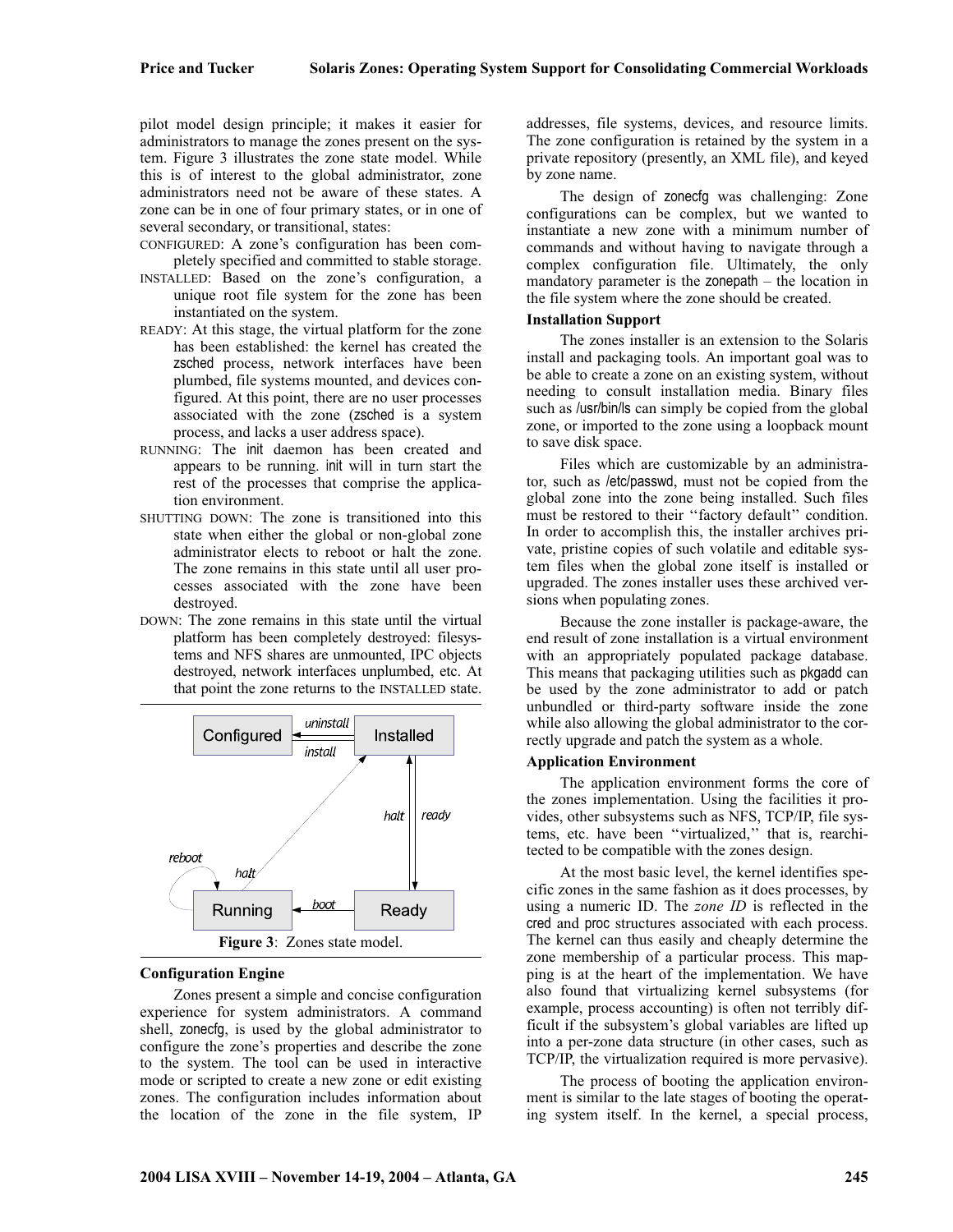zsched, is created. This mimics the traditional UNIX process 0, sched. When seen from inside a zone, zsched is at the root of the process tree. zsched also acts as a container for a variety of per-zone data that is hard to express in other ways. RPC thread pools and other per-zone kernel threads, as well as resource controls and resource pool bindings, are handled in this fashion. Next, the init daemon is formed, associated with the zone, and exec'd to set it running in userspace; init then initiates the process of starting up other services that make the zone behave like a standalone computer system.

Zones are also assigned unique identities. The zone name, which is used to label and identify the zone, is assigned by the global administrator. Control of the node name, RPC domain name, Kerberos configuration, locale, time zone, root password and name service configuration is entirely delegated to the zone administrator. When a zone is first booted, the zone administrator is stepped through the process of setting up this configuration via an interactive tool.

Security concerns are central to the design of the application environment. Fundamentally, a zone is less powerful than the global environment, because zones take advantage of the fine-grained privilege mechanism available in Solaris 10 [11]. This mechanism changes the traditional all-or-nothing ''super-user '' privilege model into one with distinct privileges that can be individually assigned to processes or users.**<sup>1</sup>** A zone runs with a reduced set of privileges, and this helps to ensure that even if a process could find a way to escape namespace isolation enforced by the zone, it would still be constrained from escalating to higher privilege. For example, writing to /dev/kmem requires all privileges. All non-global zone processes and their descendants have fewer than all privileges, and are constrained from ever achieving all privileges, so the kernel will never allow such a process to write to /dev/kmem. The namespace isolation facilities provided

**<sup>1</sup>**This is similar to the capability feature available in Linux.

by zones coupled with privilege containment provide a sound double-hulled architecture for secure operation. Although the set of privileges available in a zone is currently fixed, we plan to make this configurable in the future; this will allow administrators to create special-purpose zones with only the minimal set of privileges needed to run a particular service.

One significant design challenge the project faced was: how can we cross the boundary between global and non-global zones in a safe fashion? We authored the zlogin utility to allow global administrators to descend into specific zones; this command is modeled after familiar utilities such as rlogin. The process of transferring a running process from one zone to another is complex, and was a challenging aspect of the implementation. We took care to prevent any data from "leaking" from the global zone into non-global zones; this required sanitization of parent process IDs, process group IDs, session IDs, credentials, fine-grained privileges, core file settings, and other process model-related attributes. Processes whose parent process lies outside the zone (as is the case with zlogin to a zone) are faked within the zone to have zsched's PID as their parent process ID. Similarly, signals sent from the global zone to non-global zone processes appear to originate from zsched.

# **Virtual Platform**

The virtual platform is the ''bottom half'' of a zone. Conceptually, it is comprised of the physical resources that have been made available to the zone. The virtual platform is also responsible for boot, reboot and halt, and is managed by the zoneadmd daemon.

The virtual platform takes a snapshot of the zone configuration from the configuration engine and follows the plan it provides to bring the zone into the READY state. This involves directing the kernel to create the central zone t data structure and the zsched kernel process, setting up virtual network interfaces, populating devices, creating the zone console, and directing any other pre-boot housekeeping.

```
# zlogin -C lisa
[Connected to zone 'lisa' console]
lisa console login: root
Password:
# reboot
Aug 13 14:44:07 lisa reboot: rebooted by root
[NOTICE: Zone rebooting]
SunOS Release 5.10 Version s10_65 64-bit
Copyright 1983-2004 Sun Microsystems, Inc. All rights reserved.
Use is subject to license terms.
Hostname: lisa
NIS domain name is usenix.org
lisa console login: ˜.
[Connection to zone 'lisa' console closed]
#
```
**Figure 4**: Zones console.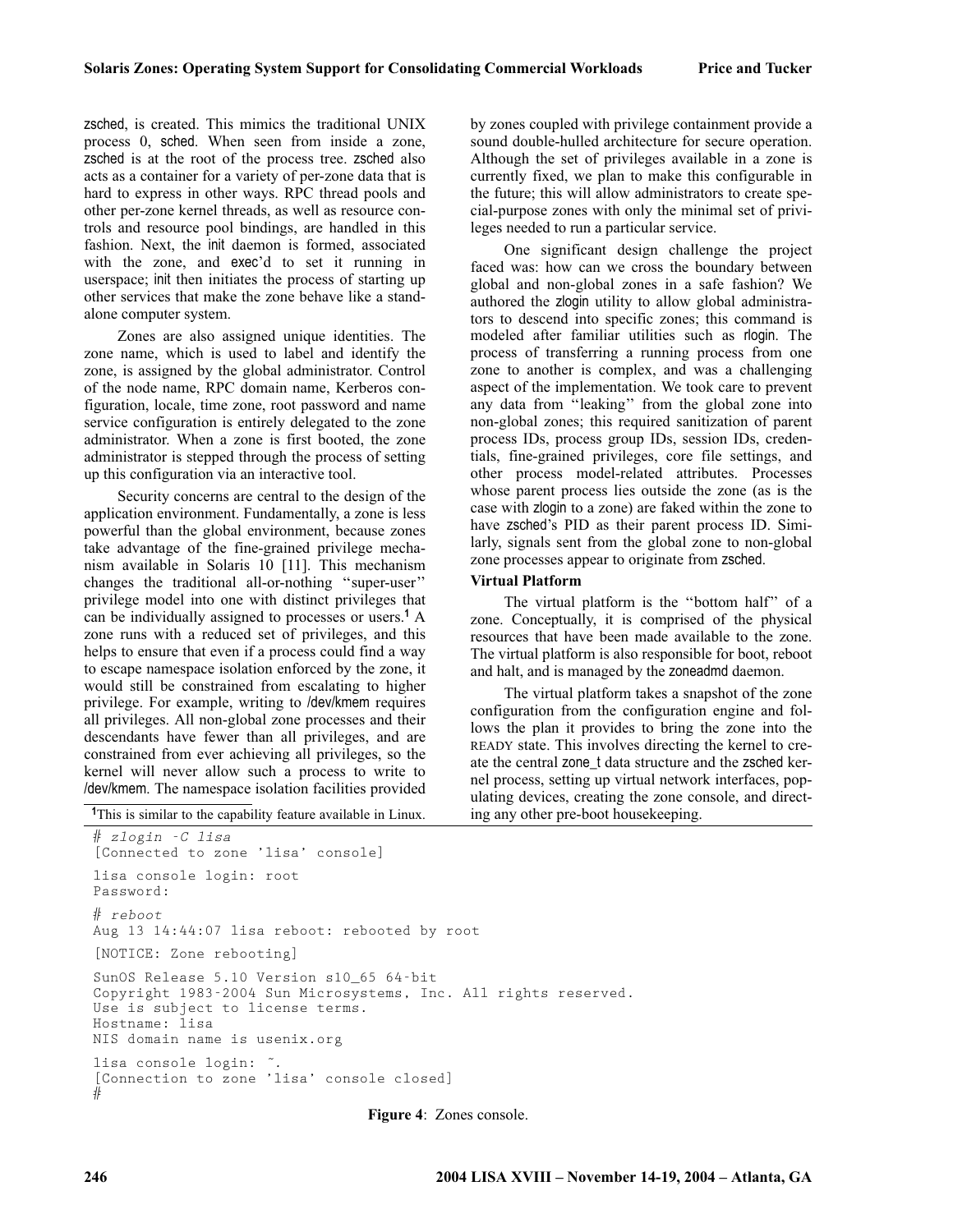Uniquely, the zone console can exist even before the zone is in the ready state. This mimics a serial console to a physical host, which can be connected even when a machine is halted, and it provides a familiar experience for administrators. The console itself is a STREAMS driver instance that is dynamically instantiated as needed. It shuttles console I/O back and forth from the zone (via /dev/console) to the global zone (via /dev/zcons/<zonename>/masterconsole). zoneadmd then acts as a console server to the zlogin -C command. Figure 4 shows a typical console session. We found that the zone pseudo-console was a key to helping users see that a zone is a substantially complete environment, and perhaps more importantly, a *familiar* environment.

# **Virtualization of Specific Subsystems**

One of the principal challenges of the zones project was making decisions about the ''virtualization strategy'' for each kernel subsystem. Generally, we sought to allow the global administrator to observe and control the entire system. But this was not always possible due to API restrictions (for example, APIs dictated by a particular standard), implementation constraints, or other factors. The next sections detail the virtualization that was required for each primary kernel subsystem.

# **Process Model**

One of the basic principles of zones is that processes in non-global zones should not be able to affect the activity of processes running within another zone. This also extends to visibility; processes within one (non-global) zone should not even be able to see processes outside that zone, and by extension should not be able to observe the activity of such processes. This is enforced by restricting the process ID space exposed through the /proc file system and process-specific system calls such as kill, priocntl, and signal. If the calling process is running within a non-global zone, it will only be able to see or affect processes running within the same zone; applying the operations to process IDs in any other zone will return an error. The error code is the same as the one returned when the specified process does not exist, to avoid revealing the fact that the selected process ID exists in another zone. This policy also ensures that an application running in a zone sees a consistent view of system objects; there aren't any objects that are visible through some means (e.g., when probing the process ID space using kill) but not others (e.g., /proc).

The dual role of the global zone, acting as both the default zone for the system and as the nexus of system-wide administrative control, raises some interesting issues. Since applications within the zone have access to processes and other system objects in other zones, the effect of administrative actions may be wider than expected. For example, service shutdown scripts often use pkill to signal processes of a given name to exit. When run from the global zone, all such processes in the system, regardless of zone, will be signaled.

On the other hand, the system-wide scope is often desired. For example, an administrator monitoring system-wide resource usage would want to look at process statistics for the whole system. A view of just global zone activity would miss relevant information from other zones in the system that may be sharing some or all of the system's resources. Such a view is particularly important when the use of relevant system resources such as CPU, memory, swap, and I/O is not strictly partitioned between zones using resource management facilities.

We chose to allow any processes in the global zone to observe processes and other objects in nonglobal zones. This allows such processes to have system-wide observability. The ability to control or send signals to processes in other zones, however, is restricted by a fine-grained privilege, PRIV\_PROC\_ ZONE. By default, only the root user in the global zone is given this privilege. This ensures, for example, that user tucker, whose user ID in the global zone is 1234, cannot kill processes belonging to user dp, whose user ID in the lisa zone is also 1234. Because different zones on the same system can have completely different name service configurations, this is entirely possible. The root user can also drop this privilege, restricting activity in the global zone to affect only processes in that zone.

# **Accounting and Auditing**

Process and workload accounting provide an excellent example of both the challenges and opportunities for retrofitting virtualization into an existing subsystem. Accounting outputs a record of each process to a file upon its termination. The record typically includes the process name, user ID, exit status, statistics about CPU usage, and other billing-related items. The UNIX System V accounting subsystem, which remains in wide usage, employs fixed size records that cannot be extended with new fields. Thus, we modified the system so that accounting records generated in any zone (including the global zone) only contain records pertinent to the zone in which the process executed. System V accounting can be enabled or disabled independently for each zone.

In addition, since Solaris 8, the system has provided a modernized ''extended accounting'' facility, with flexible record sizes. We modified this so that records are now tagged with the zone name in which the process executed, and are written *both* to that zone's accounting stream and to the global zone; this provides an important facility for consolidation, and, uniquely, the ability to account in detail for the activity of the application environment. The set of data collected, the location of the accounting record files, and other accounting controls may all be configured independently per-zone.

The Solaris security auditing facility has been similarly updated with the addition of a zonename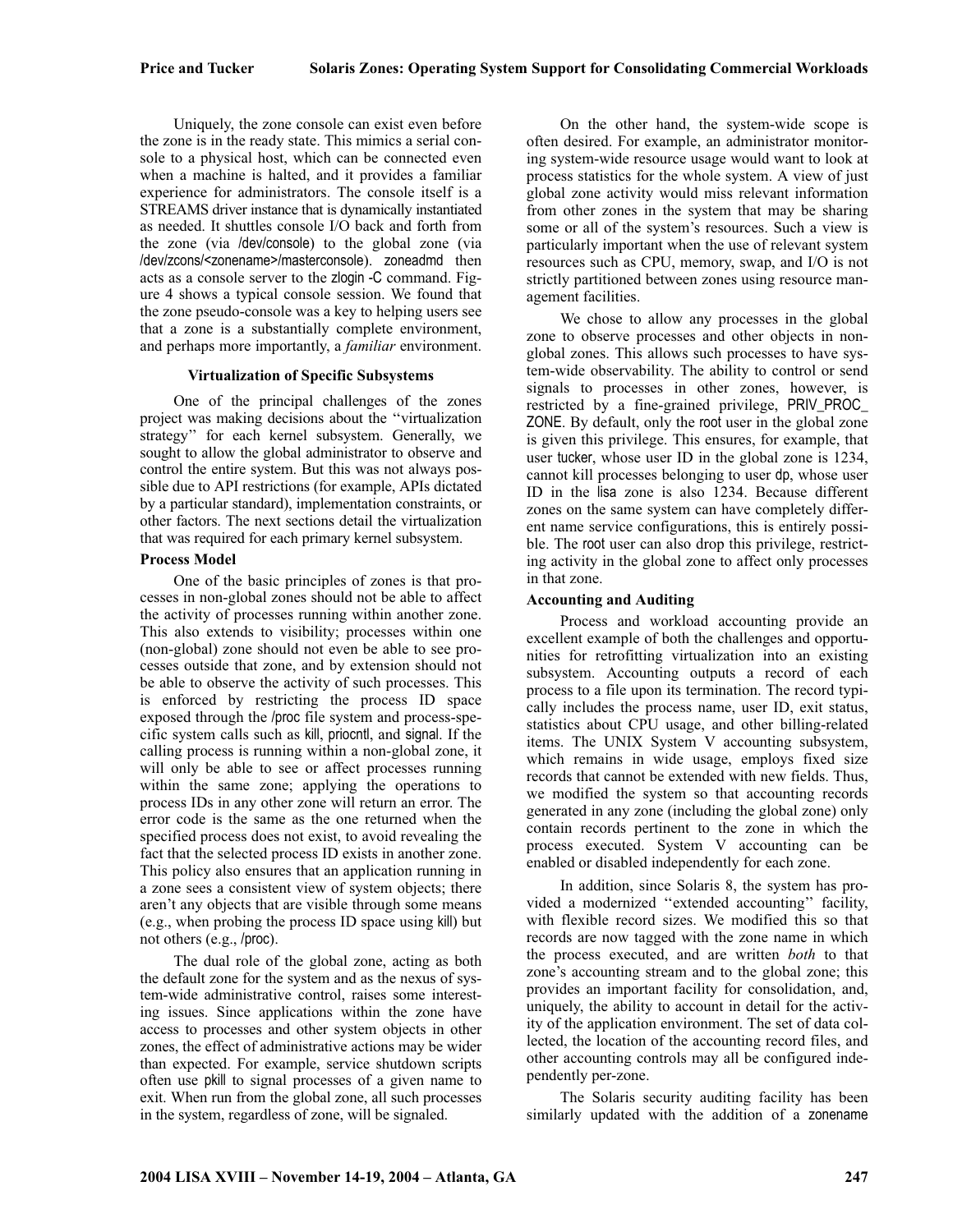token. An audit record describes an event, such as writing to a file, and the stream of audit records is written to disk and may be processed later. Each zone can access the appropriate subset of the audit trail, and the global zone can see all audit records for all zones. Because the global zone can track audit events by zone name, a complete record of auditable events can be generated per-zone. We think this represents an exciting possibility for intrusion detection and analysis.

# **IPC Mechanisms**

Local inter-process communication (IPC) represents a particular problem for zones, since processes in different (non-global) zones should normally only be able to communicate via network APIs, as would be the case with processes running on separate machines. It might be possible for a process in the global zone to construct a way for processes in other zones to communicate, but this should not be possible without the participation of the global administrator.

IPC mechanisms that use the file system as a rendezvous, such as pipes, STREAMS, UNIX domain sockets, doors, and POSIX IPC objects, fit naturally into the zone model without modification since processes in one zone will not have access to file system locations associated with other zones. Because the file system hierarchy is partitioned, there is no way for processes in a non-global zone to achieve rendezvous with another zone without the involvement of the global zone (which has access to the entire hierarchy).

The System V IPC interfaces allow applications to create persistent objects (shared memory segments, semaphores, and message queues) for communication and synchronization between processes on the same system. The objects are dynamically assigned numeric identifiers that can be associated with user-defined keys, allowing usage of a single object in unrelated processes. Objects are also associated with an owner (based on the effective user ID of the creating process unless explicitly changed) and permission flags that can be set to restrict access when desired. In order to prevent sharing (intentional or unintentional) between processes in different zones, a zone ID is associated with each object, based on the zone in which the creating process was running at time of creation. Nonglobal zone processes are only able to access or control objects associated with the same zone. An administrator in the global zone can still manage IPC objects throughout the system without having to enter each zone. The key namespace is also virtualized to be perzone, which avoids the possibility of key collisions between zones.

# **Networking**

As discussed earlier, each zone is configured with one or more IP addresses. For each address assigned, a logical network interface is created in the global zone when the zone is readied. This address is then assigned to the zone. The system as a whole looks like a traditional multi-home server, but internally the IP stack partitions the networking between zones in much the same way as it would be partitioned between separate servers. From the perspective of an external network observer, a system with booted zones appears to be set of separate servers.

Each IP address and its associated logical interface are dedicated for use by the assigned zone. Only processes within the zone can send packets from that address or receive packets sent to that address. Logical interfaces can share a physical network interface, however, so depending on how the zones are configured, different zones may wind up sharing network bandwidth on a single physical interface. The isolation of network traffic means that services such as sendmail, Apache, etc., can be run in different zones without worrying about IP port conflicts.

Applications in different zones on the same system can communicate using conventional networking, just as applications on different systems can communicate. This traffic is ''short-circuited'' within the IP stack rather than sending data over the wire, minimizing the communication overhead. One drawback is that existing firewalling products are not able to filter or otherwise act on cross-zone traffic, as it is handled entirely within IP and is not visible to any underlying firewalling products. We hope to remedy this in the future.

Sending and receiving broadcast and multicast packets is supported within any zone. Inter-zone broadcast and multicast is implemented by replicating outgoing and incoming packets as necessary, so that each zone that should receive a broadcast packet or each zone that has joined a particular multicast group receives the appropriate data.

Access to the network by non-global zones is restricted. The standard TCP and UDP transport interfaces are available, but some lower level interfaces, such as raw socket access (which allows the creation of IP packets with arbitrary contents) and DLPI are not. These restrictions are in place to ensure that a zone cannot gain uncontrolled access to the network, where it might be able to behave in undesirable ways. For example, a zone cannot masquerade as a different zone or host on the network. Access to ICMP is also supported, allowing popular utilities such as traceroute and ping to work properly.

The zones facility also provides support for manual configuration of IPv6 addresses, with support for automatic addressing planned for the future. Because much of the TCP/IP infrastructure is shared between all zones, some functionality is automatically supported and can be configured on behalf of a zone by the global administrator. For example, if IP Multipathing is configured within the global zone, the logical interfaces associated with a failed physical interface are automatically moved to a configured alternate interface. The individual zones do not need any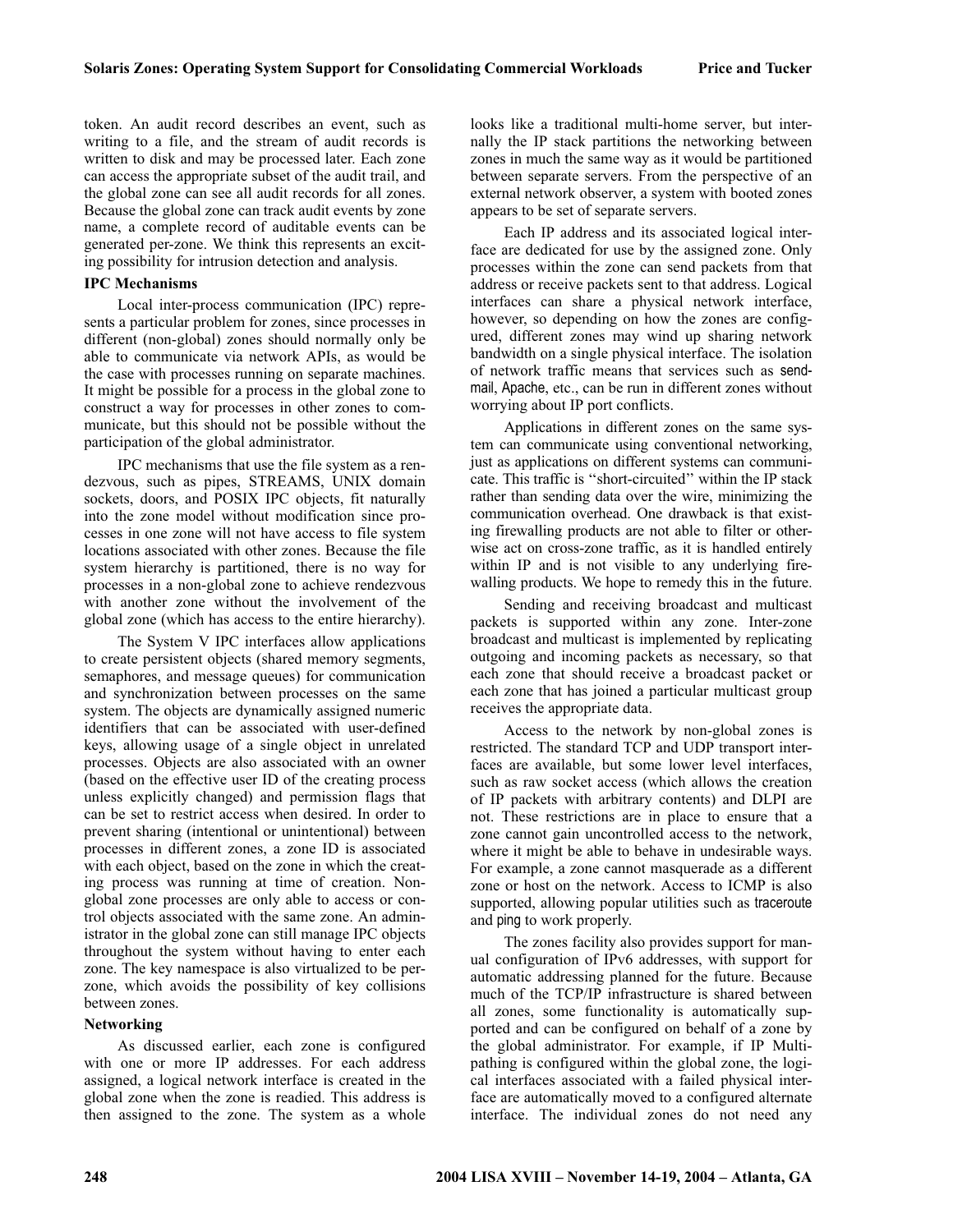configuration to support this, and are not even aware of the failure.

IPsec and IPQoS facilities can be configured on behalf of a zone by the global administrator; in the future we hope to allow global administrators to delegate some of this configuration to non-global zones. It would also be convenient to provide DHCP client support so that the global zone could request IP addresses for non-global zones from a DHCP server, and work to incorporate this support is underway.

#### **File Systems**

We have seen that zones are rooted at a particular point in the file system. This is implemented in a fashion similar to the chroot system call, although that call's well known security limitations [6] are avoided and the zone is not escapable. Because a different mechanism is used, use of chroot is even possible within a zone.

When the zone boots, the configuration engine is consulted for a list of file systems to mount on behalf of the zone. These can include storage-backed file systems as well as pseudo-file systems. In particular, lofs, the Solaris loopback file system, provides a useful tool for constructing a file system namespace for a zone. It can be used to mount segments of a file system in multiple places within the namespace. For example, the /usr file system is typically loopback mounted read-only beneath the zone root. This results in a high degree of sharing of storage, and a freshly installed zone requires only about 60 MB of disk space. The use of loopback mounts also results in the sharing of process text pages in the buffer cache, further decreasing the impact of running large numbers of zones. However, this approach adds substantial complexity to the design and implementation of the packaging tools. For example, the zone installation software must be aware that a particular file system object such as /usr/bin/ls will be available, but it will not have to be copied to the zone's /usr file system.

Mounts require special handling as well. In Solaris /etc/mnttab is itself a mounted file system that, when mounted, exports the typical /etc/mnttab file. The mnttab handling code was modified so that each zone sees only the mounts accessible by it. As usual, the global zone can see everything.

A key security principle is that the global zone users should not be able to traverse the file system hierarchy of non-global zones. Allowing this would enable unprivileged users in the global zone to collaborate with root users in non-global zones. For example, a zone's root user might mark a binary in a zone setuid root, and collaborate with a non-root user in the global zone, who could then run the binary and gain superuser privileges. As such, the the zones infrastructure enforces that the zone root's parent directory be owned, readable, writable, and executable by root only. We were also careful to prevent zones components such as zlogin and zoneadmd from ever accessing files residing within zones, in order to avoid "traps" that might have been placed by privileged software within the zone.

# **Devices**

A limited set of devices, accessible via the /dev hierarchy, are available to zones by default. Additionally, some devices required additional virtualization to support zones. The syslog device is a good example: each zone has a distinct /dev/log device with a separate message stream, so that syslog(3C) messages are delivered to the syslogd in the zone that generated them.

Administrators can use the configuration engine to add additional devices to the zone as needed. This carries additional security risk because device interfaces are relatively unconstrained. A single device driver can form its own subsystem of APIs and semantics. For example, writing to a disk, writing to /dev/null, and writing to /dev/kmem all have completely different effects and security implications. As a general principle, we discourage the placement of physical devices into zones, as there is wide opportunity for mischief. For example, disks or disk partitions can be assigned to a zone, but the preferred method is for the global administrator to assign only file systems, which provide more uniform, auditable semantics.

A driver bug or improperly guarded feature could allow a hacker to attack the kernel. As a result, all of the devices included in a zone by default were audited and tested for security problems. We also addressed more systemic security problems; for example, an *imported device node* may allow a hacker to attack the system. For this reason, zones lack the privilege to call mknod(2) to create device nodes. However, this problem is more pervasive. If a hacker caused an NFS server to export a device node that matched the major and minor number of /dev/kmem and caused the zone to mount this share, then the system could be compromised. To defend against this attack, all mounts initiated from within a zone are guarded by the nodevices mount option, which prevents the opening of device nodes present on the mount. Note that even without nodevices, such an attack would remain difficult, as the reduced privilege allotted to the zone does not allow writing to the kmem device under any circumstances.

A final category of attacks could be carried out against the software managing the /dev hierarchy that runs in the global zone as part of the virtual platform. In this case, both global and non-global zones require access to the /dev hierarchy. The solution is to build and manage /dev for the zone *outside* of the zone's file system hierarchy, and then use the lofs file system to loopback mount /dev into the zone. Additionally, the kernel prohibits the zone from making all but the most basic modifications to its /dev hierarchy. Permission, group, and ownership changes are permitted; other file system operations are not.

# **NFS**

Virtualizing client-side NFS support presents a somewhat unique challenge. NFS is not only a file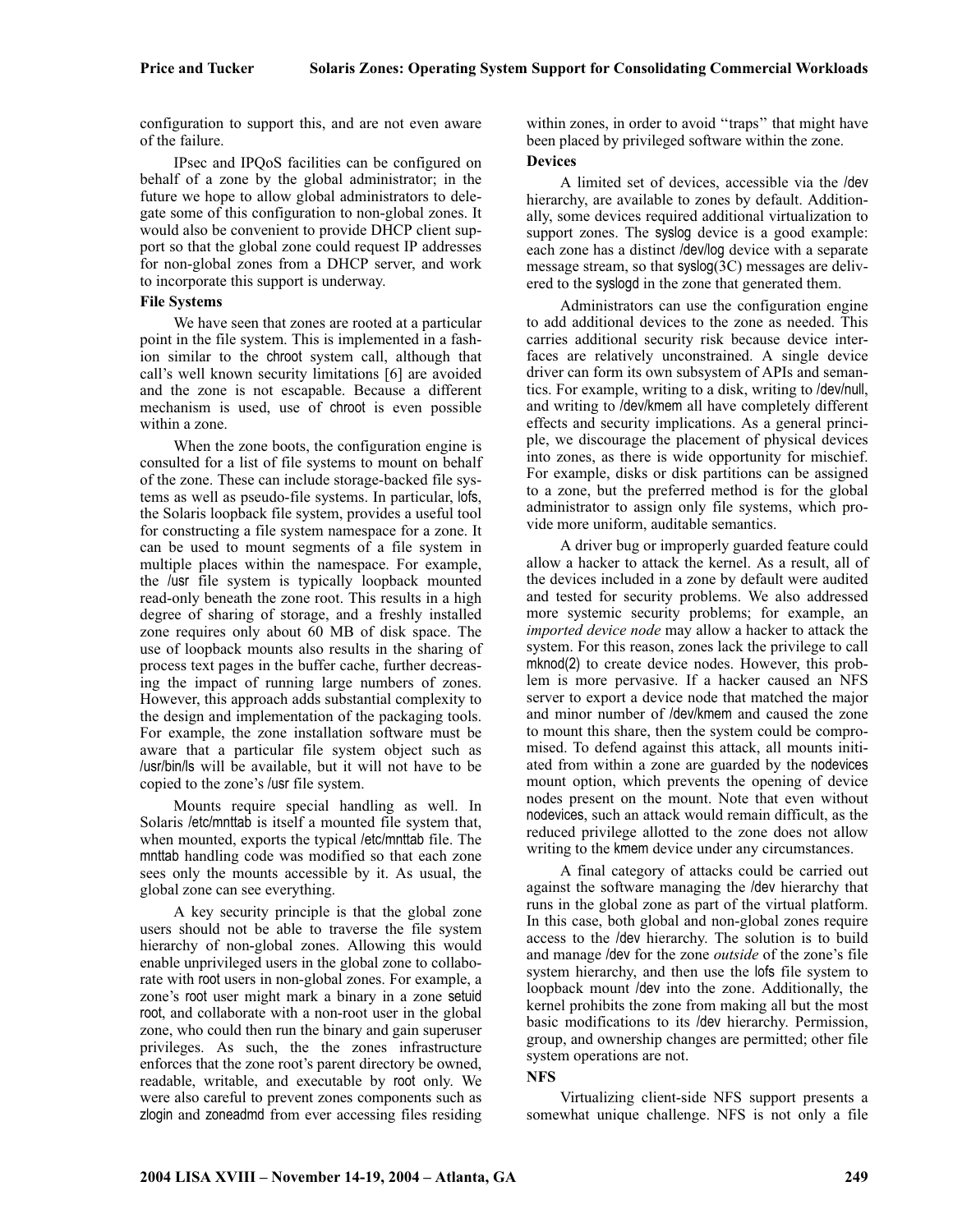system: It also has semantics that are dependent on the network identity (hostname, RPC domain, etc.) of the client. For example, an NFS share may be exported solely to a client with a specific host name. Since each zone has a separate network identity, NFS mounts in different zones on the same system must be handled separately. In particular, operations to file system mounts associated with a zone must have matching credentials. This allows lower-level code (such as the RPC transport code) to keep track of the zone associated with a specific operation, even if that operation is being performed asynchronously. As a consequence, NFS mounts in a non-global zone cannot be accessed from the global zone.

Another complication is the use of kernel threads. The Solaris NFS implementation maintains a pool of in-kernel threads to asynchronously readahead data before it is needed, which improves performance when large files are read sequentially. When multiple zones can be using NFS, the thread pools need to be maintained on a per-zone basis. This allows the number of threads in each pool to be managed independently (since different zones may have different requirements with respect to concurrency) and means that threads can be assigned credentials associated with the appropriate zone.

#### **Resource Management**

Most of the prior discussion has described the ways in which zones can be used to isolate applications in terms of configuration, namespace, security, and administration. Another important aspect of isolation is ensuring that each application receives an appropriate proportion of the system resources: CPU, memory, and swap space. Without such a capability, one application can either intentionally or unintentionally starve other applications of resources. In addition, there may be reasons to prioritize some applications over others, or adjust resources depending on dynamic conditions. For example, a financial company might wish to give a stock trading application high priority while the trading floor is open, even if it means taking resources away from an application analyzing overall market trends.

The zones facility is tightly integrated with existing resource management controls available in Solaris [10]. These controls come in three flavors: *entitlements*, which ensure a minimum level of service; *limits*, which bound resource consumption; and *partitions*, which allow physical resources to be exclusively dedicated to specific consumers. Each of these types of controls can be applied to zones. For example, a fair-share CPU scheduler can be configured to guarantee a certain share of CPU capacity for a zone. In addition, an administrator within a zone can configure CPU shares for individual applications running within that zone; these shares are used to determine how to carve up the portion of CPU allocated to the zone. Likewise, resource limits can be established on either a per-zone basis (limiting the consumption of the entire zone) or a more granular basis (individual applications or users within the zone). In each case, the global zone administrator is responsible for configuring per-zone resource controls and limits, while the administrator of a particular non-global zone can configure resource controls within that zone.



Figure 5 shows how the fair-share CPU scheduler can be used to divide CPU resources between zones. In the figure, the system is divided into four zones, each of which is assigned a certain number of CPU shares. If all four zones contain processes that are actively using the CPU, then the CPU will be divided according to the shares; that is, the red zone will receive  $1/7$  of the CPU (since there are a total of seven shares outstanding), the neutral zone will receive 2/7, etc.. In addition, the lisa zone has been further subdivided into five *projects*, each of which represent a workload running within that zone. The 2/7 of the CPU assigned to the lisa zone (based on the per-zone shares) will be further subdivided among the projects within that zone according to the specified shares.

Resource partitioning is supported through a mechanism called *resource pools*, which allows an administrator to specify a collection of resources that will be exclusively used by some set of processes. Although the only resources initially supported are CPUs, this is planned to later encompass other system resources such as physical memory and swap space. A zone can be ''bound'' to a resource pool, which means that the zone will run only on the resources associated with the pool. Unlike the resource entitlements and limits described above, this allows applications in different zones to be completely isolated in terms of resource usage; the activity within one zone will have no effect on other zones. This isolation is furthered by restricting the resource visibility. Applications or users running within a zone bound to a pool will see only resources associated with that pool. For example, a command that lists the processors on the system will list only the ones belonging to the pool to which the zone is bound. Note that the mapping of zones to pools can be one-to-one, or many-to-one; in the latter case, multiple zones share the resources of the pool,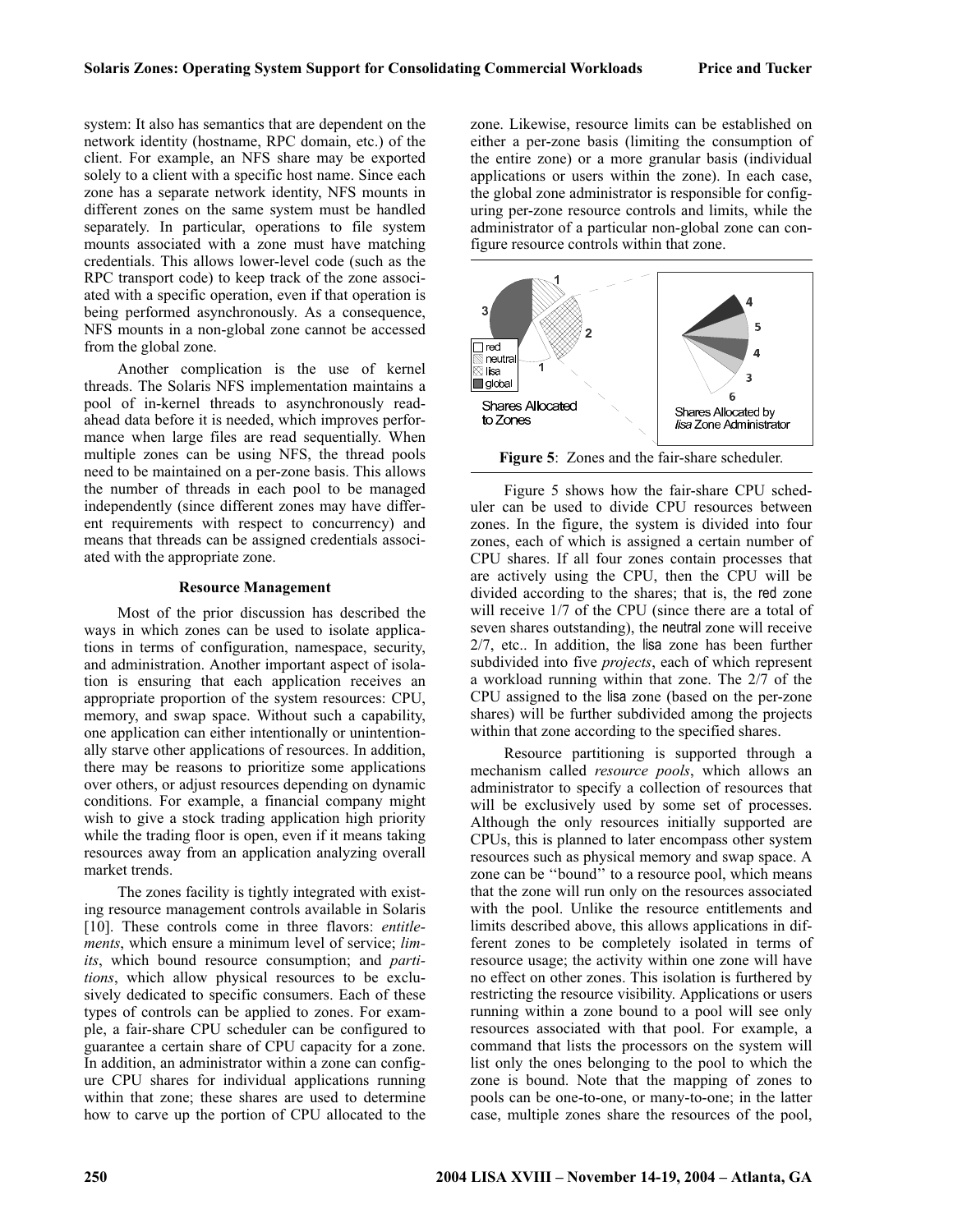and features like the fair-share scheduler can be used to control the manner in which they are shared.

Figure 6 shows the use of the resource pool facility to partition CPUs among zones. Note that processes in the global zone can actually be bound to more than one pool; this is a special case, and allows the use of resource pools to partition workloads even without zones. Non-global zones, however, can be bound to only one pool (that is, all processes within a non-global zone must be bound to the same pool).

#### **Performance and Observability**

As noted in the related work section, one of the advantages of technologies like zones that virtualize the operating system environment over a traditional virtual machine implementation is the minimal performance overhead. In order to substantiate this, we have measured the performance of a variety of workloads when running in a non-global zone, when compared to the same workloads running without zones (or in the global zone). This data is shown in Figure 7 (in each case, higher numbers represent a faster run). The final column shows the percentage degradation (or improvement) of the zone run versus the run in the global zone. As can be seen, the impact of running an application in a zone is minimal. The 4% degradation in the time-sharing workload is primarily due to the overhead associated with accessing commands and libraries through the lofs file system.

| Workload     | <b>Base</b> | Zone     | Diff $(\% )$ |  |
|--------------|-------------|----------|--------------|--|
| Java         | 38.45       | 38.29    | 99.6         |  |
| Time-sharing | 23332.58    | 22406.51 | 96.0         |  |
| Networking   | 283.30      | 284.24   | 100.3        |  |
| Database     | 38767.62    | 37928.70 | 97.8         |  |

**Figure 7**: Performance impact of running in a zone.

We also measured the performance of running multiple applications on the system at the same time in different zones, partitioning CPUs either with resource pools or the fair share scheduler. In each case, the performance when using zones was equivalent, and in some cases better, than the performance when running each application on separate systems.

Since all zones on a system are part of the same operating system instance, processes in different zones can actually share virtual memory pages. This is particularly true for text pages, which are rarely modified. For example, although each zone has its own init process, each of those processes can share a single copy of the text for the executable, libraries, etc.. This can result in substantial memory savings for commonly

used executables and libraries such as libc. Similarly, other parts of the operating system infrastructure, such as the directory name lookup cache (or DNLC), can be shared between zones in order to minimize overheads.

# **Observability Tools and Debugging**

Because of the transparent nature of zones, all of the traditional Solaris /proc tools may be applied to processes running inside of zones, both from inside the non-global zone, and from the global zone. Additionally, numerous utilities such as ps, priocntl, ipcs, and prstat (shown in Figure 9) have been enhanced for zone-awareness.

In addition, we were able to enhance the DTrace [4] facility to provide zone context. In the following example, we can easily discover which zone is causing the most page faults to occur; see Figure 11.

We were pleasantly surprised when a customer pointed out to us that he could employ zones and DTrace together to better understand and debug a three-tiered architecture by deploying the tiers together on a single host in separate zones in the test environment, and making specific queries using DTrace.

#### **Experience**

Zones is an integrated part of the Solaris 10 operating system, which is still under development. Through pre-release programs, Zones has seen adoption both within Sun and by a variety of customers.

In one "pilot" deployment, Sun's IT organization has consolidated a variety of business applications. A four-CPU server with six non-global zones is hosting:

- **Zone 1** The web front-end (Java System Web Server version 6.1) to Sun's host database.
- **Zone 2** The web front-end (Java System Web Server version 6.0) to the 'orgtool' website, providing Sun's online organization chart.
- **Zone 3** The Oracle database that provides the backend for Sun's online organization chart.
- **Zone 4** A database reporting tool, which interfaces with Peoplesoft and corporate tax databases; this is monitored by software from TeamQuest.
- **Zone 5** A security hardened CVS server, using LDAP and DNS name services (the other zones use NIS).
- **Zone 6** A Sun-internal application that utilizes Apache and MySQL.

This consolidation is probably typical of both large and small IT organizations; a wide variety of heterogeneous software (including different versions

```
# dtrace -n 'vminfo:::as_fault{@[zonename]=count()}'
dtrace: description 'vminfo:::as_fault' matched 1 probe
\char` C
  global 4303<br>1isa 2986
                       29867
```
**Figure 8**: Enhanced DTrace facility with zone context.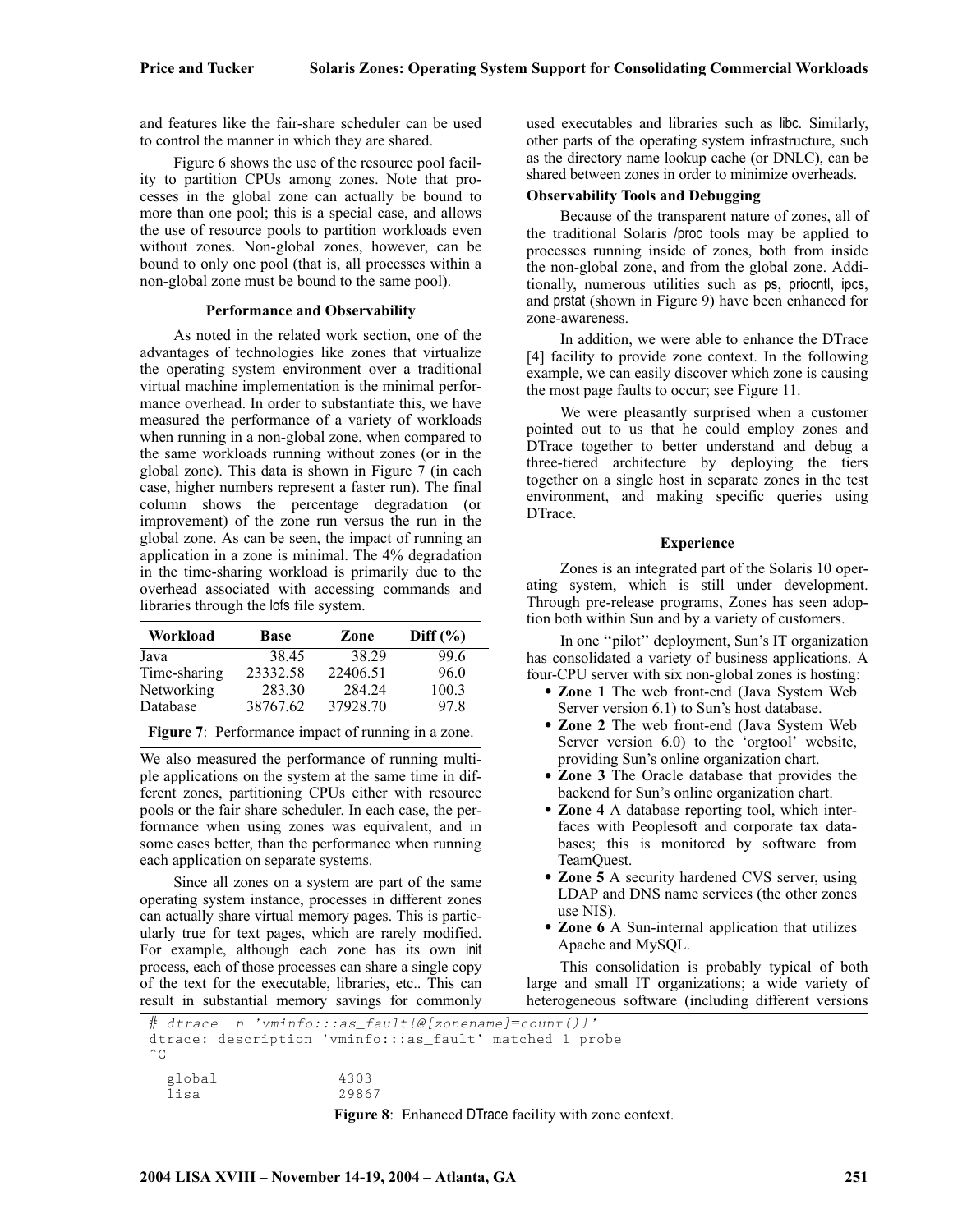of the same application) is in play. In order to provide more predictable quality of service, the deployment team assigned different amounts of CPU shares to the various zones, to represent the relative importance of each workload.



# **Security Experience**

Any new systems architecture is rightfully viewed with suspicion by security conscious administrators; this was true during the project's development inside Sun. In order to better understand the security environment in which zones would need to operate, we created a non-global zone on an otherwise locked-down system. We then created a /SECRET file in the global zone and distributed the root password to the non-global zone far and wide within Sun, creating a ''zones hacking'' contest. This was extremely successful both for the contestants and the zones development team.

The system was compromised in the first few hours, using an exploit that we knew existed, but had considered very obscure. We realized that we had underestimated our adversaries. As we corrected the security problems our hackers found, we learned a lot about the sorts of attack techniques and vectors to expect. A positive result was that the reduced privileges associated with zone processes meant that attackers who managed to read the /SECRET file were usually unable to perform other sorts of mischief such as writing to /dev/kmem. We responded to the attacks by adding new system-level protections that prevent all of the exploits found. For example, mounts performed by a zone transparently have the nodevices mount option applied. This prevents using imported device files (for example, from an NFS share) as an attack vector.

# **Other Applications and Future Directions**

In the course of developing this facility we considered the many other situations in which technologies such as Jails have been deployed. While the primary focus of the design is server consolidation, zones are well-suited for application developers, and may help organizations with large internal software development efforts to provide a multitude of ''test systems.'' Many customers we have encountered spend substantial sums buying servers solely for this purpose.

Zones are also a useful solution for web hosting and other Internet-facing applications, in which creating a large number of application environments (perhaps administered by different departments) on modest hardware is important. We are also hopeful that advanced networking architectures such as PlanetLab will eventually include support for zones. At Sun, work is underway to prototype a version of Trusted Solaris based on the isolation provided by zones. We expect other novel uses for zones will emerge as researchers, developers, and administrators adopt them.

Moving forward, we know that networking poses key challenges to zones; groups of zones will cooperate in multi-tier architectures, and administrators will expect to be able to cluster, migrate, and failover zones from one host to another. Today these technologies are the unique domain of virtual machine solutions.

|             | \$ prstat -Z 10 |                |                |                   |                |               |                        |                             |
|-------------|-----------------|----------------|----------------|-------------------|----------------|---------------|------------------------|-----------------------------|
|             | PID USERNAME    |                | SIZE RSS STATE |                   |                | PRI NICE      |                        | TIME CPU PROCESS/NLWP       |
| 12008 60028 |                 | 191M           |                | 167M cpu18        | $\overline{1}$ | 0             |                        | $0:00:31$ 1.1% ns-httpd/75  |
| 28163 root  |                 |                |                | 17M 10M sleep     |                | 59<br>$\circ$ |                        | $4:40:37$ 0.5% ns-httpd/2   |
|             | 12047 70002     | 296M           |                | 270M sleep        | 59             | $\mathbf{0}$  |                        | $0:00:06$ 0.4% oracle/1     |
| 10485 101   |                 |                |                | 190M 101M sleep   | 59             | $\mathbf 0$   |                        | $1:37:20$ 0.2% webservd/82  |
|             | 14058 root      |                |                | 6928K 5072K sleep | 59             | $\circ$       | $0:00:00$ 0.2% sshd/1  |                             |
|             | 1098 root       |                |                | 1736K 856K sleep  | 59             | $\circ$       |                        | $0:33:00$ 0.0% tgrtap.v9/1  |
|             | 994 root        |                |                | 6848K 5512K sleep | 59             | $\mathbf 0$   |                        | $0:23:08$ 0.0% tqwarp.ext/1 |
| 12049 70002 |                 |                |                | 296M 270M sleep   | 1              | $\circ$       |                        | $0:00:03$ 0.0% oracle/1     |
|             | 804 root        |                |                | 4096K 3616K sleep | 59             | $\circ$       | $0:00:25$ 0.0% nscd/51 |                             |
| ZONEID      | NPROC           |                |                | SIZE RSS MEMORY   |                | TIME          | CPU ZONE               |                             |
| 2.          | 39              | 374M           | 272M           | 1.6%              |                |               | 4:45:01 2.1% lisa      |                             |
|             |                 | 55 8025M 7217M |                | 45%               |                |               | $0:05:20$ 0.9% red     |                             |
| 0           | 56              | 212M           | 130M           | $0.7\%$           |                |               | 2:28:18 0.2% global    |                             |
| 3           | 36              | 463M           |                | 211M 1.3%         |                |               | $1:48:55$ 0.2% neutral |                             |
| 6           | 47              | 940M           | 372M           | 2.2%              |                |               | 0:24:52 0.0% euro      |                             |
| 5           | 38              | 330M           | 246M           | 1.5%              |                |               | $0:10:47$ 0.0% end     |                             |

Total: 261 processes, 1356 lwps, load averages: 0.12, 0.13, 0.14

**Figure 9**: Monitoring Zones Using prstat. The top half of this split view shows the individual processes consuming the most CPU cycles. The bottom half shows a view of CPU usage aggregated by zone.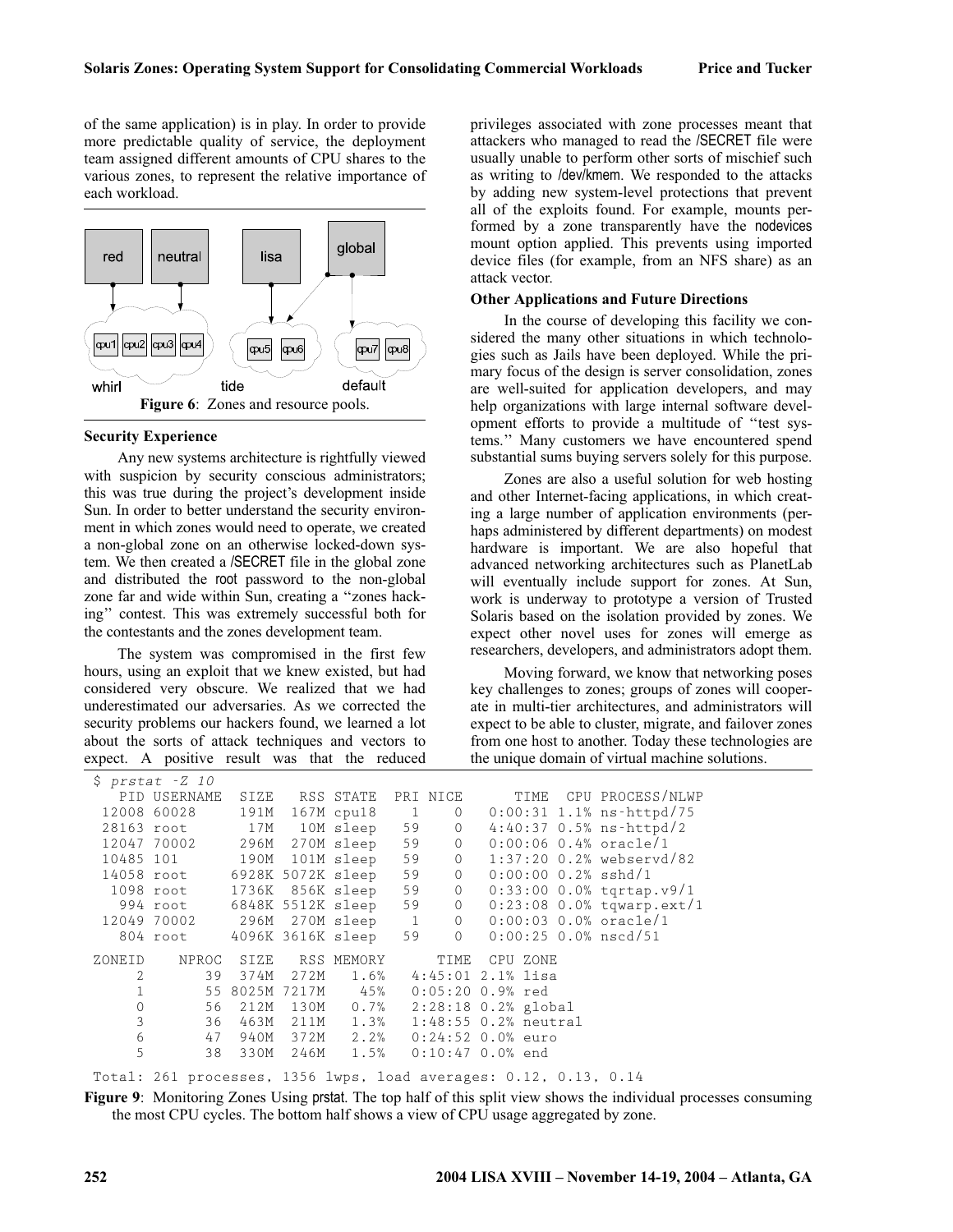One of the strengths of zones is its integration with the base operating system. To provide a comprehensive solution, pervasive integration with the wider systems management software stack is necessary, and will be a major part of our future work.

#### **Availability**

Solaris Zones, which has been productized under the name *N1 Grid Containers*, is an integrated part of the Solaris 10 Operating System. Pre-release versions are available as part of the Software Express for Solaris Program at http://www.sun.com/solaris/10. A clearinghouse of information about Solaris Zones is available at http://www.sun.com/bigadmin/content/zones. Documentation is available at http://docs.sun.com.

#### **Conclusions**

A successful server consolidation must drive down both initial and recurring costs and day-to-day complexity for all involved. Having less hardware to manage is an important goal. However, the ability to maintain less software – fewer operating system instances – can have an even greater impact on the long-term cost reduction realized. The savings in operating system licenses and service contracts alone can be substantial. The best consolidations also allow a site to split the platform administration and application administration tasks. This capability allows the IT organization to delegate certain work responsibilities while maintaining control over the server itself, so areas of specialization can be exploited.

Solutions that create a hierarchy of control on a single host *without sacrificing observability* allow IT organizations to act as infrastructure providers who can provide compute resources, not just networks and SANs. Simultaneously, application expertise can remain with the department deploying or developing the application.

Solaris Zones offer the first fully realized facility for server consolidation built directly into a commodity operating system. Zones provides the namespace, security and resource isolation needed to drive effective consolidation in the real world.

# **Author Information**

Daniel Price received a Bachelor of Science with honors in Computer Science from Brown University. At Brown, he got his first taste of UNIX systems administration serving as a SPOC (systems programmer, operator, consultant) for the Computer Science Department. He joined Sun Microsystems' Solaris Kernel Development Group in 1998 and has worked on several I/O frameworks, the Zones project, and on administering the OS group's development labs.

Andrew Tucker is a Distinguished Engineer in the Solaris Data and Kernel Services group at Sun Microsystems. He has been at Sun since 1994 working on a variety of projects related to the Solaris operating system, including scheduling, multiprocessor support, inter-process communication, clustering, resource management, and server virtualization. Most recently, he was the architect and technical lead for Solaris Zones. Andrew received a Ph.D. in Computer Science from Stanford University in 1994.

#### **Acknowledgments**

The Zones project was the work of a much larger group of engineers and staff than the authorship of this paper represents, and we are grateful to everyone who worked to make this project possible. For this paper, Allan Packer and Priya Sethuraman provided performance data, and Karen Chau and Norman Lyons provided information about the pilot deployment of zones in Sun's IT organization. In addition, a number of people contributed substantially to the writing of this paper. Penelope Cotten provided extensive editorial assistance. Dave Linder, John Beck, David Comay, Liane Praza, Bryan Cantrill and our USENIX shepherd, Snoopy, provided valuable feedback that made the paper much improved.

#### **References**

- [1] Andrzejak, Artur, Martin Arlitt, and Jerry Rolia, *Bounding the Resource Savings of Utility Computing Models*, Technical Report HPL-2002-339, HP Labs, 2002.
- [2] Barham, Paul, et al., "Xen and the Art of Virtualization,'' *Proceedings of the 19th Symposium on Operating Systems Principles*, 2003.
- [3] Bavier, Andy, et al., ''Operating system support for planetary-scale services,'' *Proceedings of the First Symposium on Network Systems Design and Implementation (NSDI)*, 2004.
- [4] Cantrill, Bryan, Mike Shapiro, and Adam Leventhal, ''Dynamic instrumentation of production systems,'' *USENIX Annual Technical Conference*, 2004.
- [5] Charlesworth, Alan, et al., ''The Starfire SMP interconnect,'' *Proceedings of the 1997 ACM/IEEE Conference on Supercomputing*, 1997.
- [6] *How to Break Out of a chroot() Jail*, http://www. bpfh.net/simes/computing/chroot-break.html .
- [7] Gum, P. H., ''System/370 Extended Architecture: Facilities for Virtual Machines,'' *IBM Journal of Research and Development*, Vol. 27, Num. 6, 1983.
- [8] IBM Corp., *Partitioning for the IBM eServer p-Series 690 system*, http://www-1.ibm.com/servers/ eserver/pseries/hardware/whitepapers/lpar.html .
- [9] Kamp, Poul-Henning and Robert Watson, ''Jails: Confining the Omnipotent Root,'' *Second International System Administration and Networking Conference (SANE 2000)*, May 2000.
- [10] Sun Microsystems, Inc., *Solaris 9 Resource Manager Software*, http://wwws.sun.com/software/ whitepapers/solaris9/srm.pdf .